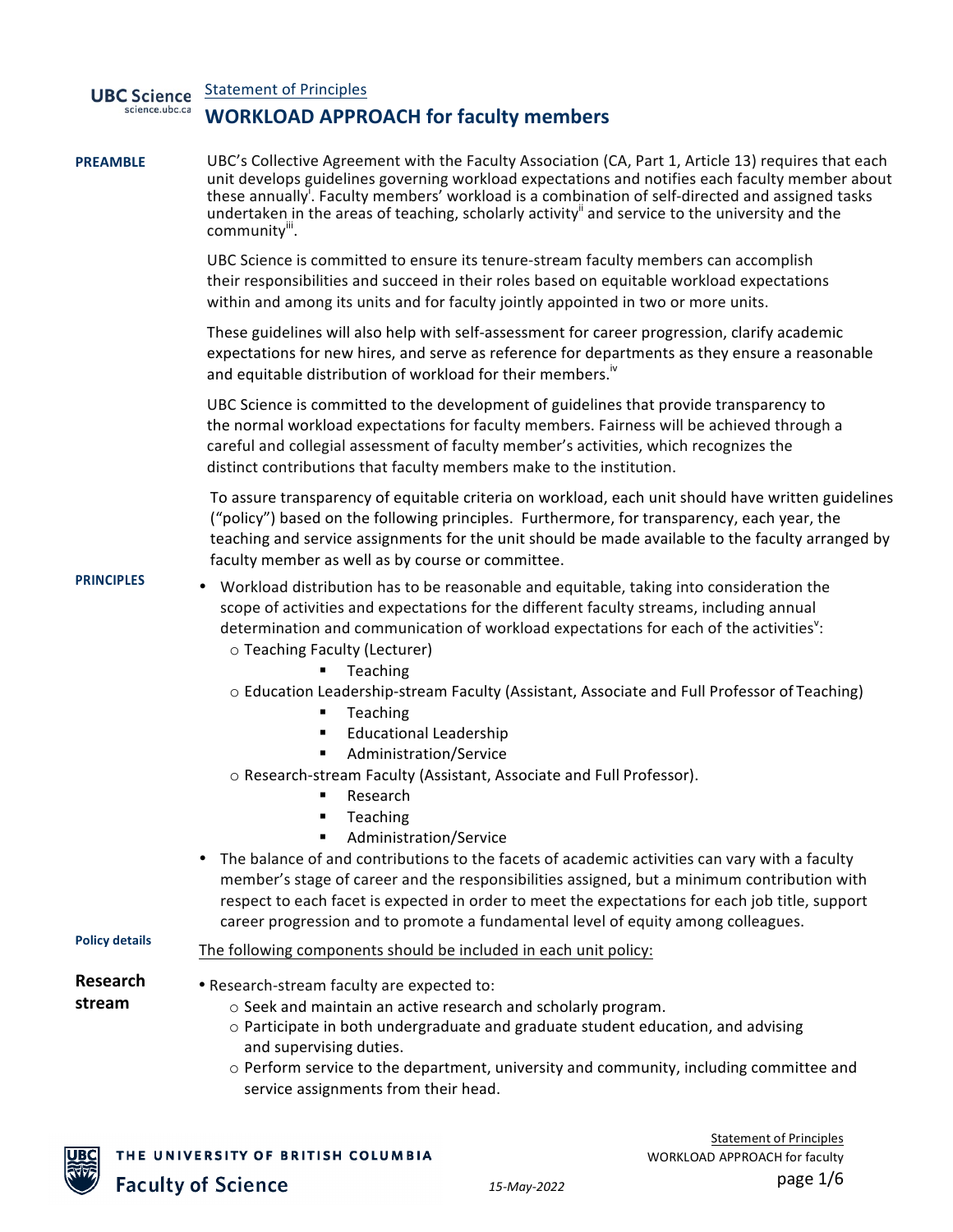**Research:** Expected research responsibilities and level of research productivity for the unit should be outlined and must be consistent with the expectations outlined in the CA for level of scholarly activity of each rank.<sup>vi</sup> Scholarly activity means research of quality and significance, or, in appropriate fields, distinguished, creative or professional work of a scholarly nature; and the dissemination of the results of that scholarly activity.<sup>ii</sup>

For example: To be eligible for the standard teaching and service workload distribution for research faculty, *they are expected to be engaged in scholarly activity and to have a continuous record of:* 

 $\circ$  *Developing and maintaining an independent line of scholarly activity or demonstrating one's independent contributions to collaborative research*

o *Publishing in peer-reviewed and internationally recognized media (e.g., journals/ conferences/ academic booksin the field or other venues demonstrating impact, e.g. community based)*  $\circ$  *Obtaining independent, external research funding or demonstrating one's independent contributions to obtaining collaborative research funding*

- Scholarly activity can include a range of research activities. The quality and significance of the contributions may be taken into account as it relates to workload effort needed for specific achievements.
- The process and criteria involved for assessing a faculty member's degree of scholarly activity should be outlined.

For example: The activity report that has to be submitted by each faculty member annually (in context with the merit/PSA review) will be assessed by the unit head in consultation with a reasonable number of colleagues and separate from the merit committee.

• A reasonable time frame needs to be provided for what constitutes lack of a continuous research record.

*For example: X* years where at least Y out of Z criteria listed above have not been met.

- Benchmarks or conditions should be outlined that initiate a process (e.g., mentoring, describing opportunities, suggesting new avenues of research) by which faculty who have not maintained a continuous research record (as outlined above) can be supported in their efforts to restore research momentum consistent with their rank.
- **Teaching:** Expected teaching responsibilities for the unit should be outlined. For example: As graduate student supervision represents a significant time investment, researchstream faculty are expected to teach X undergraduate courses (Y small upper- level and Z intensive or *large-enrolment course)* plus *V* graduate courses per year.
- An incremented approach to teaching loads for pre-tenure Assistant Professors is encouraged and timing of increased duties should be outlined.
- Expected teaching performance should be outlined including the methods of ensuring an objective assessment of teaching performance.
- Expected levels of Supervising and/or co-supervising graduate students and expected level of participation on graduate student advising committees should be outlined.
- Service: All faculty members are expected to contribute to service.
- Expected service loads should be outlined with the understanding of smaller service loads expected from junior faculty with increasing involvement over time and greatest involvement expected from full professors.

For example: Assistant Professors are expected to contribute as a member to at least one *committee per year and by the time of promotion should have sat on a substantial committee such as a search committee. Associate Professors are expected to take on a* higher level of responsibility and by the time of promotion should have chaired a substantial *committee. Professors are expected to make the most significant contribution to service with* substantial contributions to committees such as the Promotion and Tenure and Peer *Evaluation of Teaching Committees.*

It is expected that more senior faculty will take on greater administrative duties. In cases where

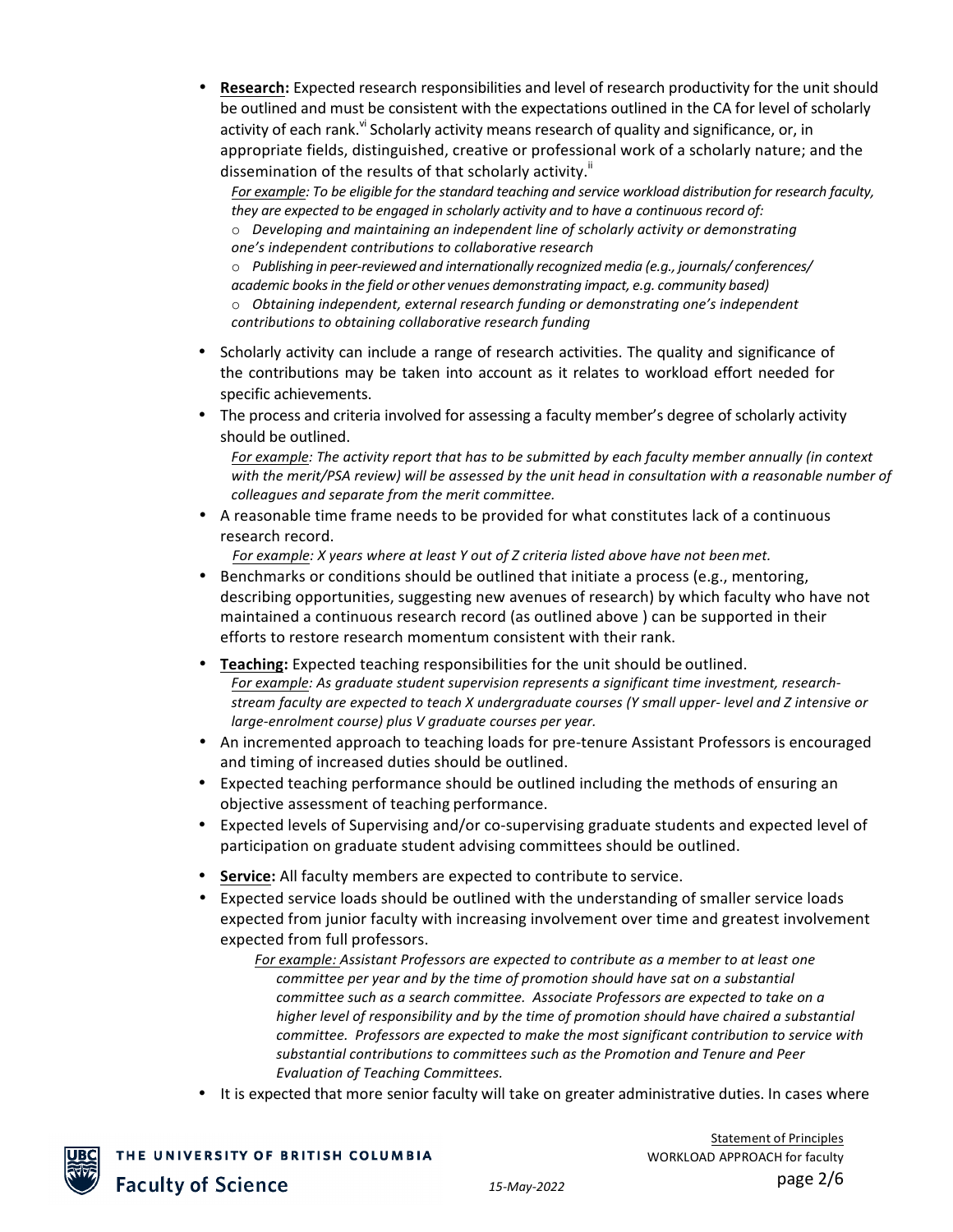these may take the place of research and/or teaching duties, an agreement must be reached that takes into consideration the operational requirements of the university and the unit.

- Availability of, criteria and credit for service for extensive informal mentoring or engagement activities that may fall, for example, particularly on BIPOC faculty, should be outlined.
- Availability of credit for service or administrative opportunities external to the department (e.g. DACOPAT, SAC, Senate, other leadership opportunities in or outside UBC) and the corresponding approval process involving the head or workload committee should be outlined and demonstrate consistency across similar types of appointments.

## **Educational Leadership Stream**

- Educational Leadership-stream faculty are expected to:
	- o Design and maintain an active educational leadership program.
	- $\circ$  Participate in undergraduate and potentially graduate student education
	- $\circ$  Perform service to the department, university and community, including committee and service assignments from their head.
- **Educational Leadership:** Expected educational leadership time commitment (as a percent), responsibilities and productivity for the unit should be outlined and must be consistent with the expectations outlined in the CA for level of educational leadership of each rank.<sup>VII</sup> For example: To be eligible for the standard teaching and service workload distribution for educational *leadership* faculty, they are expected to be engaged in educational leadership activity and to have a *continuous record of:*
	- o *Developing and maintaining contributions to educational leadership commensurate with rank.*
	- $\circ$  Disseminating their educational leadership advances at workshops, seminars, conferences, in peerreviewed literature, online or through other mechanisms which could include directly through *mentorship to colleagues.*
- Educational leadership can include a range of activities. The quality and significance of the contributions may be taken into account as it relates to workload effort needed for specific achievements.
- The process and criteria involved for assessing a faculty member's degree of educational leadership should be outlined.

For example: The activity report that has to be submitted by each faculty member annually (in context with the merit/PSA review) will be assessed by the unit head in consultation with a reasonable number of *colleagues and separate from the merit committee.*

- A reasonable time frame needs to be provided for what constitutes lack of a continuous educational leadership record.
- Benchmarks or conditions should be outlined that initiate a process (e.g. mentoring, describing opportunities, suggesting new avenues for projects) by which faculty who have not maintained a continuous educational leadership record (as outlined above) can be supported in their efforts to restore educational leadership momentum consistent with their rank.
- **Teaching:** Expected teaching responsibilities for the unit should be outlined. For example: Educational Leadership-stream faculty are expected to teach X undergraduate courses (Y small upper- level and *Z* intensive, or large-enrolment courses).
- Expected teaching performance should be outlined including the methods of ensuring an objective assessment of teaching performance.
- Similar to the incremented approach to teaching loads for Assistant Professors as they set-up their research programs, some reduction in teaching load is encouraged as Educational Leadership faculty set-up their program. Timing and scale of the reduced duties should be outlined.

For example: Between years 3 and 6 of service, Educational Leadership Faculty's teaching load will be *reduced* by X courses total to give them extra time to develop their Educational Leadership programs,

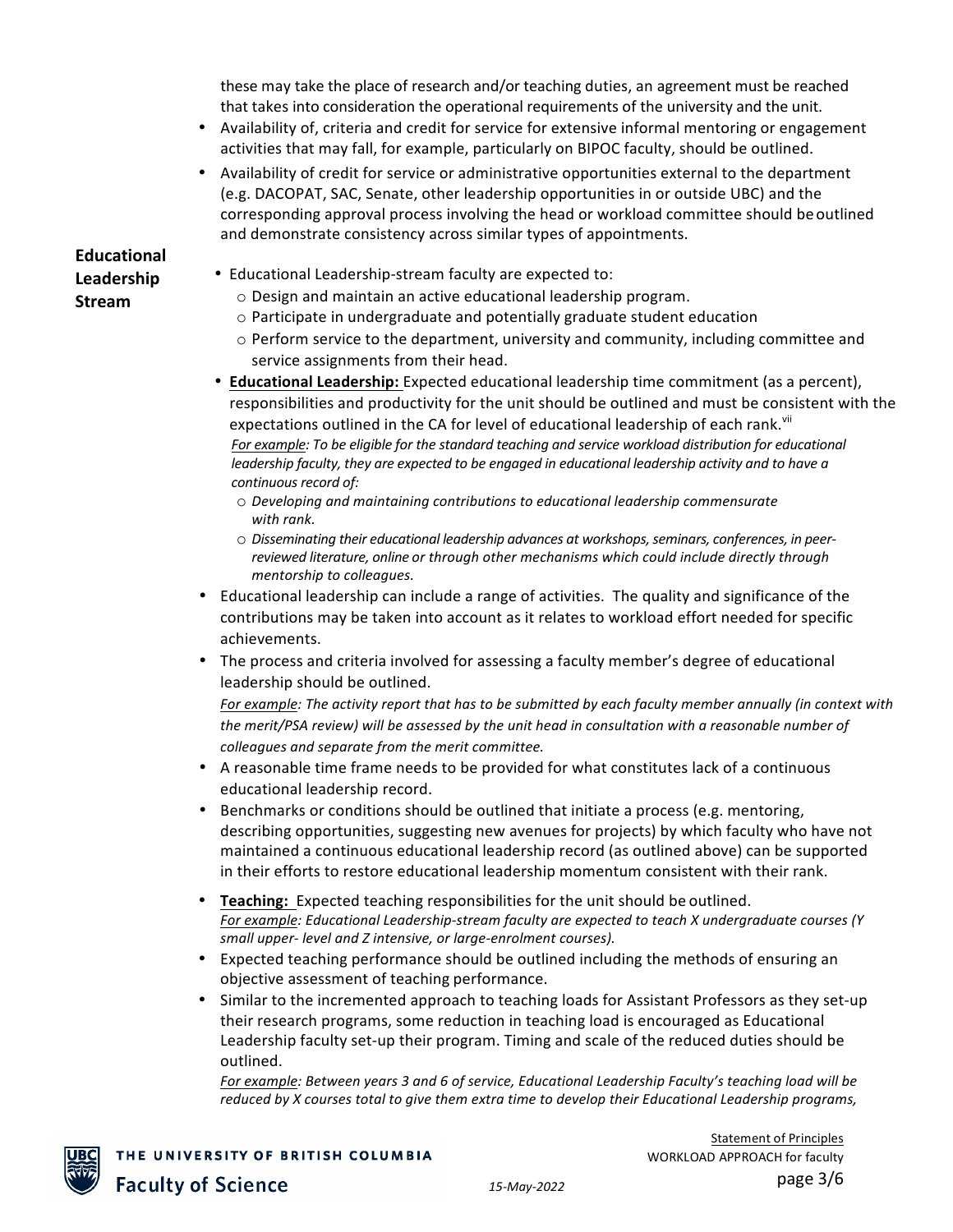with *timing* to be decided in consultation between the Head and faculty member.

- **Service:** All faculty members are expected to contribute to service.
- Expected service loads should be outlined with the understanding of smaller service loads expected from junior faculty with increasing involvement over time and greatest involvement expected from Professors of Teaching.
	- *For example:* Assistant Professors of Teaching are expected to contribute as a member to at *least* one committee per year and by the time of promotion should have sat on a substantial *committee such as a search committee. Associate Professors of Teaching are expected to* take on a higher level of responsibility and by the time of promotion should have chaired a substantial committee. Professors of Teaching are expected to make the most significant *contribution to service with substantial contributions to committees such as the Promotion and Tenure and Peer Evaluation of Teaching Committees.*
- It is expected that more senior faculty will take on greater administrative duties. In cases where these may take the place of educational leadership and/or teaching duties, an agreement must be reached that takes into consideration the operational requirements of the university and the unit.
- Availability of, criteria and credit for service for extensive informal mentoring or engagement activities that may fall, for example, particularly on BIPOC faculty, should be outlined.
- Availability of credit for service or administrative opportunities external to the department (e.g. DACOPAT, SAC, Senate, other leadership opportunities in or outside UBC) and the corresponding approval process involving the head or workload committee should be outlined and demonstrate consistency across similar types of appointments

# **Teaching**

- **i eaching Teaching:** Expected teaching responsibilities and loads should be outlined.<br>**stream For example:** The standard teaching load is *X* undergraduate courses For example: The standard teaching load is X undergraduate courses.
	- Expected teaching performance and the methods used to evaluate teaching performance should be outlined.
	- See *Teaching Reductions* for spelling out any potential teaching releases.
	- **Service:** Service is not required of Lecturers<sup>viii</sup>
	- The course release for assigned administrative or service duties for Lecturers should be described and the corresponding approval criteria and process involving the head or workload committee should be outlined.

## **Teaching load**

- The distribution and assignment of teaching loads should take into consideration the differences in effort associated with different types of courses and be based on various criteria, such as class size, work intensity of course, level of teaching assistance, type of course (lecture or laboratory). The credit assigned to different types of courses should be communicated to faculty and be consistent from year to year.
	- Default teaching loads for different streams should take into consideration the other expectations of faculty members in those streams, e.g. research, educational leadership, and service.
	- The type and amount of credit for incremented teaching loads for early career faculty members (both research and educational leadership) should be outlined.
	- The type and amount of credit for teaching program development activities e.g., coordinator duties for (multi-section) course, development of a new course or learning technology, curriculum reform program should be outlined.
	- It should be determined and indicated if teaching two sections of one course is equivalent to teaching of two separate courses.
	- Teaching duties should rotate and the time frame for teaching the same course should be outlined (*for example, three or five years*).

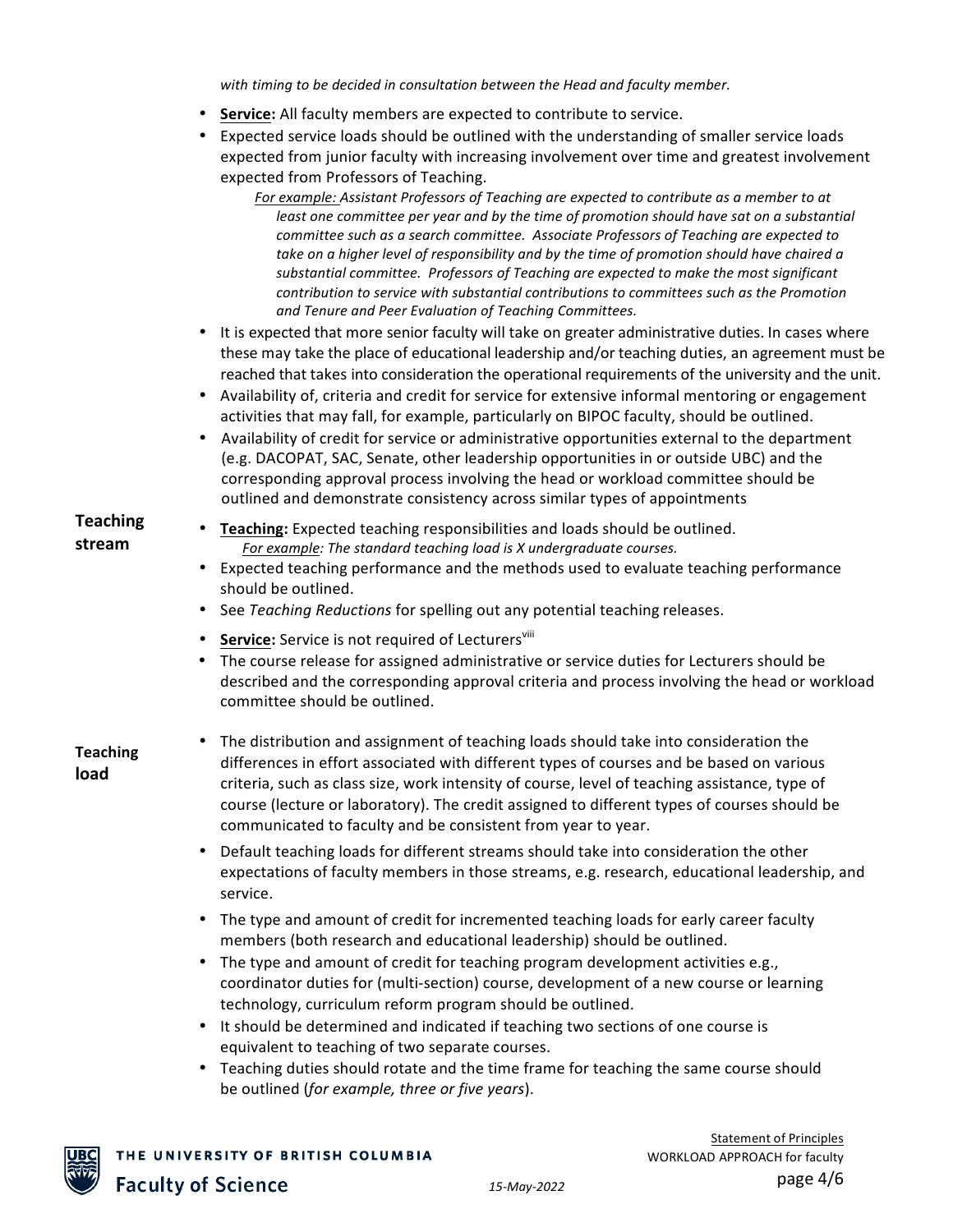| • The type and amount of credit for teaching a course for the first time should be |
|------------------------------------------------------------------------------------|
| outlined.                                                                          |

• It needs to be outlined how a course cancellation will be accounted for. *For example: accumulate teaching duties to the next year per cancelled course*.

### **Teaching reductions**

• The default in most UBC Science units is not to provide teaching reductions for research purposes. The unit's workload policy must clearly articulate whether teaching reductions are allowed and if so, under what conditions and if relevant what type of funds are allowed.

For example: Every faculty member with a full-time appointment should teach at least "X" full *undergraduate course (or its equivalent)* per academic year. The only exceptions are *fellowships that mandate no teaching (e.g., MacDonald Fellowship), or faculty with* significant administrative appointments. Buy-outs of teaching using research grants must not use tri-agency funds. Availability of funding alone is not a sufficient criterion for awarding a *teaching reduction.*

- The eligibility criteria for consideration of teaching reductions must be spelled out (e.g., indicate what signifies a significant administrative appointment) and applied equitably and consistently.
- Eligibility for teaching reductions for external service should be explicitly stated.
- In cases of teaching reductions provided, priority is given where the reduction is critical to advancing momentum of a research program (research stream faculty) or of educational leadership (educational leadership stream faculty). The reduction from the default load should not normally be given to the same individual in more than one of every three successive years.
- All teaching reductions are subject to approval by the unit head and are possible only if a suitable alternative instructor can be arranged
- **Teaching overloads** • The unit's workload policy must clearly articulate under what circumstances teaching overloads will be used, who will be eligible, and the compensation faculty will receive.
- **Service load**
- For determining expected amount of committee work, the work intensity of the various committees should be assessed/quantified and spelled out.
- It should be indicated whether and what kind of service/committee work outside the unit will be recognized (e.g., service on an NSERC or CIHR review committee will or will not be taken into consideration).
- The typical time split for service for Research and Educational Leadership Faculty should be specified and the amount of time that represents for committee tasks should be outlined.
	- For example: The expectation is that both Research and Educational Leadership Faculty will spend 20% of their time on service with at least half of that spent on services within the *department. 10% translates to 4 hours per week or approximately 180 hours per year.* General activities including department meetings, tenure and promotion meetings, retreat etc. will take up roughly 80 hours with 100 hours left per year for department service *assignments, typically on committees.*

**Joint appointments**

- The unit's policy must outline how workload will be coordinated and assigned for joint appointees.
- Workload for joint-appointed faculty (cross-appointed within or outside of Science) should be assigned by each of their units and in consultation with the other unit's head(s). The process should be pre-arranged and communicated to joint-appointees at time of appointment and from then on with annual notice.

#### **ACCESS and UPDATES**

- Faculty members should be given the opportunity to provide input into their unit's workload policy prior to their voting and ratifying it.<sup>ix</sup>
- All units should post their written, clear and transparent guidelines ("policy") on workload